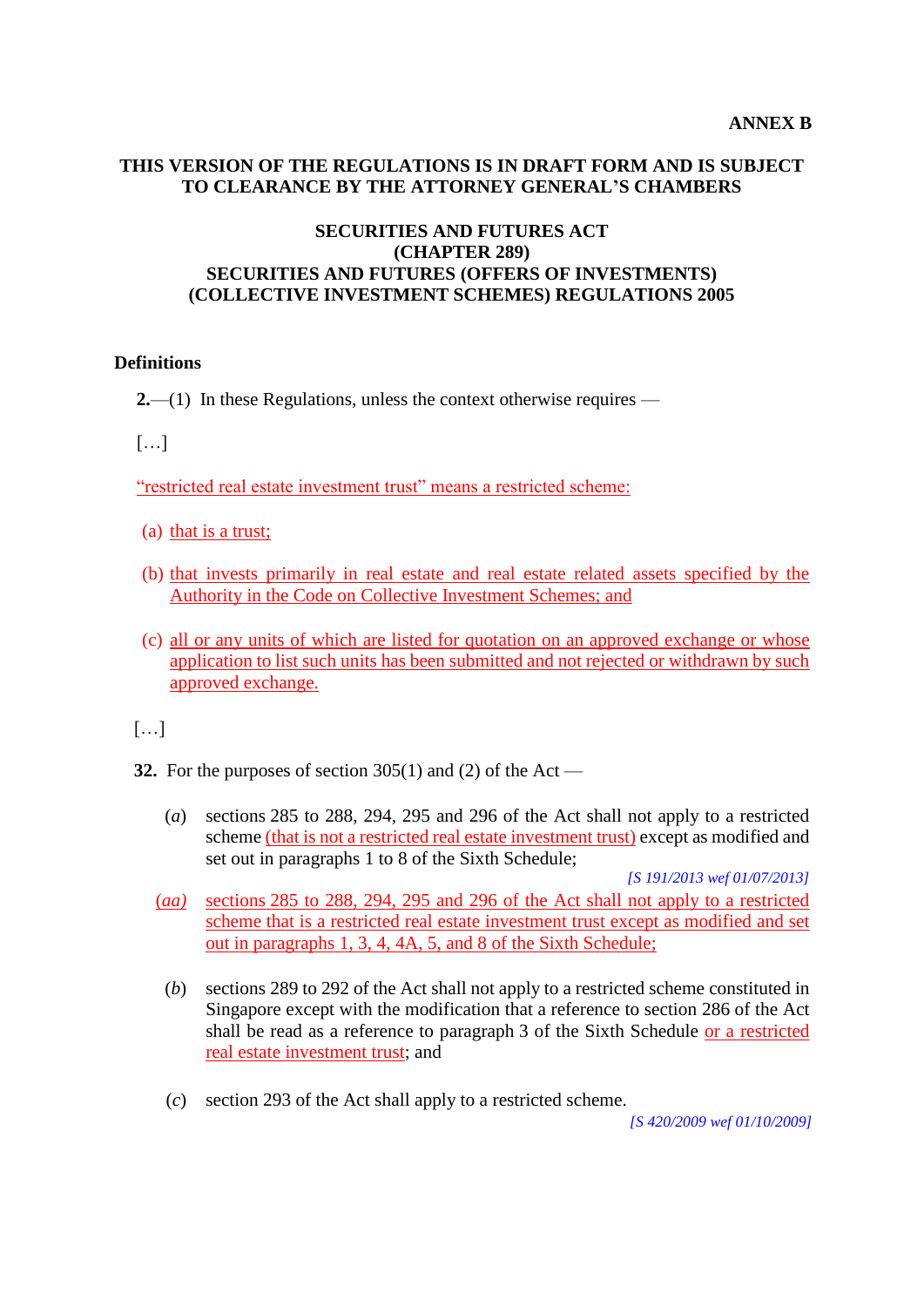# **SIXTH SCHEDULE**

Regulations 2(1) and 32

# **MODIFIED PROVISIONS FOR RESTRICTED SCHEMES**

#### **Offers of units in restricted schemes**

1.—(1) No person shall make an offer of units in a restricted scheme unless —

- (a) either of the following is satisfied:
	- (i) the restricted scheme is a restricted Singapore scheme or a restricted foreign scheme;
	- (ii) the offer of units in the restricted scheme is made under paragraph 6A; and

(b) the offer is made in or accompanied by an information memorandum —

- (i) that complies with sub-paragraph (2); and
- (ii) a copy of which is submitted to the Authority for record purposes.

(1A) Sub-paragraph (1) does not apply to a person making an offer of units in a restricted real estate investment trust.

(2) An For the purposes of sub-paragraph  $(1)(b)(i)$ , the information memorandum issued in connection with an offer of units in a restricted scheme shall —

- (a) except where the scheme is also authorised or recognised by the Authority under section 286 or 287 of the Act, as the case may be, contain the statement "the scheme is not authorised or recognised by the Authority and units in the scheme are not allowed to be offered to the retail public";
- (b) ….

### **List of restricted schemes**

2.—(1) Subject to paragraph 6A, a person who wishes to make an offer of units in a restricted scheme that has not been entered into the list of restricted schemes maintained by the Authority shall submit a notification of the offer to the Authority in such form and manner as may be specified in the Authority's Internet website at http://www.mas.gov.sg (under "CISNet"), or at https://masnetsvc2.mas.gov.sg/cisnet.

> *[S 494/2014 wef 29/07/2014] [S 669/2018 wef 08/10/2018]*

(1A) Sub-paragraph (1) does not apply to a person who wishes to make an offer of units in a restricted real estate investment trust.

(2) Every notification referred to in sub-paragraph (1) shall be accompanied by such information or record as the Authority may require.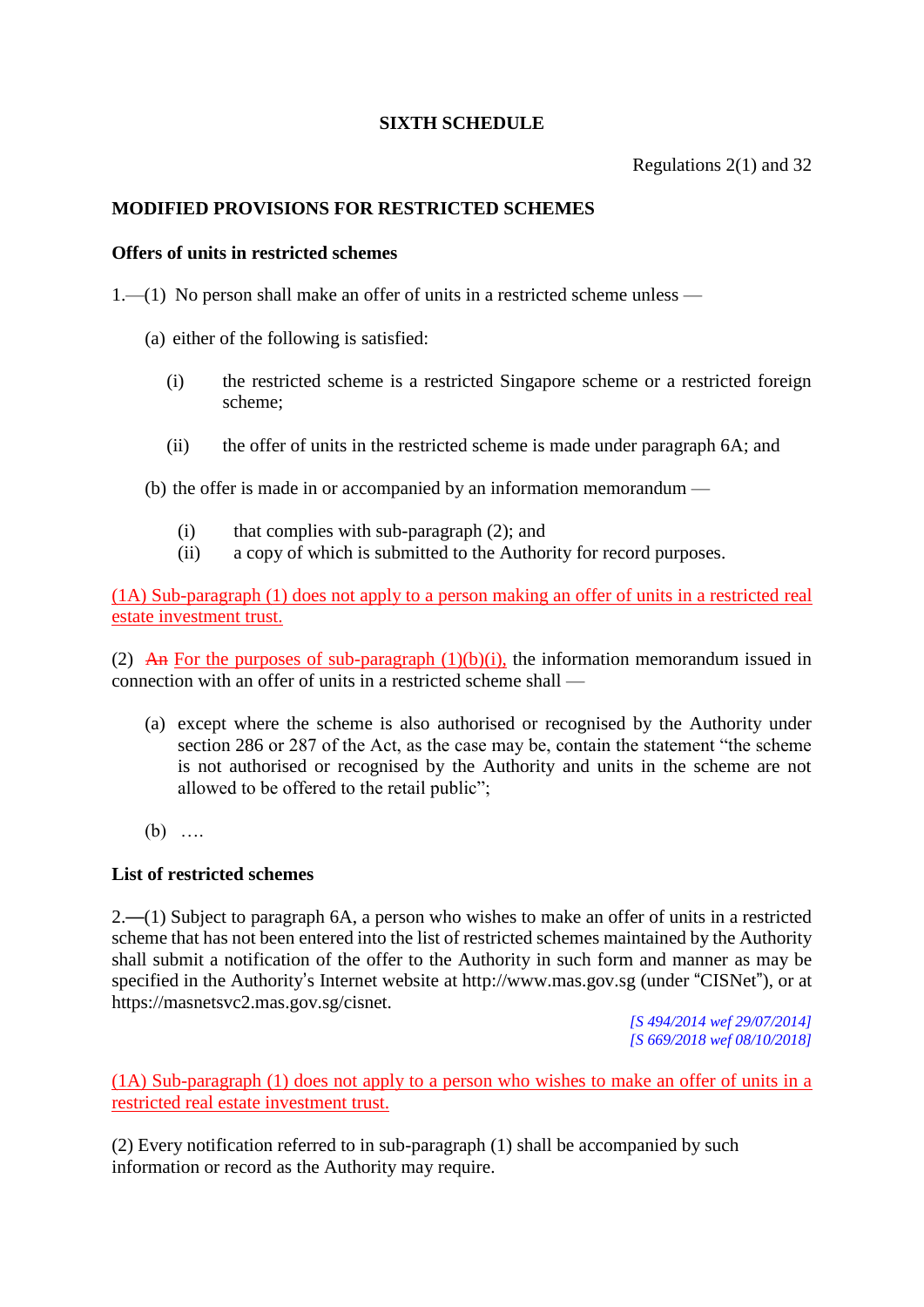(3) The Authority may, upon receipt of the notification referred to in sub-paragraph (1) and in accordance with paragraph 3 or 4 (as the case may be), enter the restricted scheme into the list of restricted schemes maintained by the Authority.

(4) The Authority may publish for public information, in such manner as it considers appropriate —

- (a) the list of restricted schemes maintained by the Authority; and
- (b) the particulars of any restricted scheme that has been entered in the list of restricted schemes.

[…]

# **Restricted Singapore schemes**

[…]

(9) Where the manager for a restricted Singapore scheme which is constituted as a unit trust fails to comply with the Act, the Authority may direct the trustee for the scheme to remove that person and appoint a new manager for the scheme.

(9A) Sub-paragraphs (3), (7), (9) do not apply to the responsible person, manager or trustee (as the case may be) for a restricted Singapore scheme that is a restricted real estate investment trust.

[…]

# **Restricted foreign schemes**

[…]

(5) The responsible person for a restricted foreign scheme shall ensure that the requirements set out in sub-paragraph (1) as applicable to that scheme shall continue to be satisfied.

(6) The responsible person for a restricted foreign scheme shall furnish such information or record regarding the scheme as the Authority may, at any time, require for the proper administration of the Act.

(6A) Sub-paragraph (5) does not apply to the responsible person for a restricted foreign scheme that is a restricted real estate investment trust.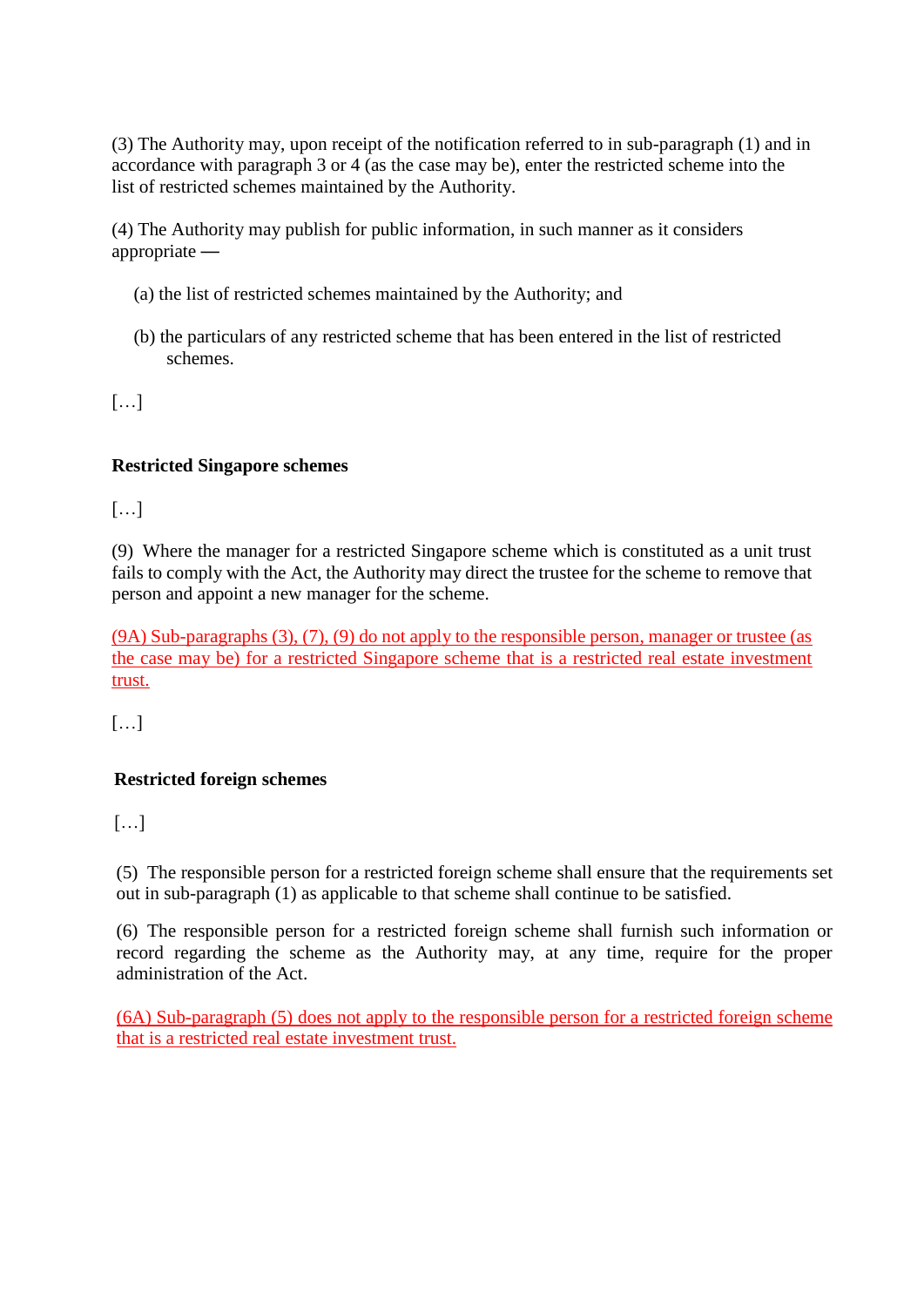## **Restricted real estate investment trust**

4A. – (1) The responsible person for a restricted real estate investment trust shall furnish such information or record regarding the scheme as the Authority may, at any time, require for the proper administration of the Act.

(2) Any person who contravenes sub-paragraph (2) shall be guilty of an offence and shall be liable on conviction to a fine not exceeding \$50,000 and, in the case of a continuing offence, to a further fine not exceeding \$5,000 for every day or part thereof during which the offence continues after conviction.

## **Withdrawal or suspension**

5.—(1) The Authority may withdraw a restricted Singapore scheme or a restricted foreign scheme from the list of restricted schemes maintained by the Authority if —

# […]

(8A) Without prejudice to sub-paragraph (1), the Authority may withdraw a restricted Singapore scheme or a restricted foreign scheme from the list of restricted schemes maintained by the Authority if the restricted Singapore or restricted foreign scheme (as the case may be) is a restricted real estate investment trust.

### **Annual declaration by responsible person**

 $6.$  —(1) The responsible person for a restricted Singapore scheme or a restricted foreign scheme shall lodge with the Authority an annual declaration in respect of the scheme in accordance with such requirements and in such manner as may be notified in writing by the Authority.

(2) Sub-paragraph (1) does not apply to a responsible person for a restricted Singapore scheme or a restricted foreign scheme (as the case may be) that is a restricted real estate investment trust.

### **Winding up and termination**

7.—(1) The responsible person of the following restricted schemes must, within 14 days after the winding up or dissolution of the restricted scheme, notify the Authority of the winding up or dissolution, as the case may be:

- (*a*) a restricted Singapore scheme;
- (*b*) a restricted foreign scheme;
- (*c*) a restricted scheme the units of which are —